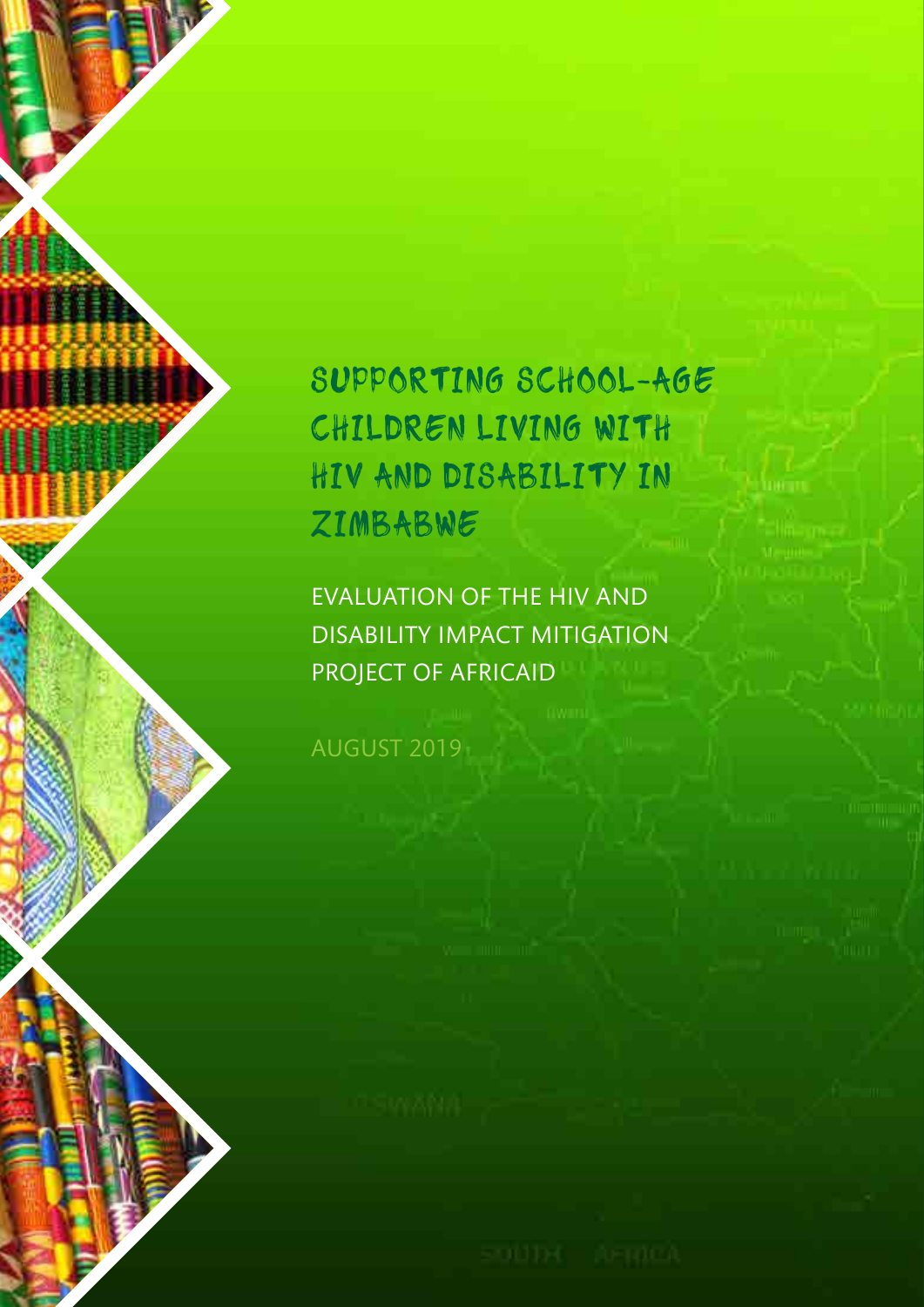## SUPPORTING SCHOOL-AGE CHILDREN LIVING WITH HIV AND DISABILITY IN ZIMBABWE

EVALUATION OF THE HIV AND DISABILITY IMPACT MITIGATION PROJECT OF AFRICAID

### AUGUST 2019



**Authors:** Helen Jackson, Independent Consultant **Design and Layout:** Baynham Goredema **www.africaid-zvandiri.org**

*No part of this document may be reproduced, copied, reprinted, modified for any public or commercial use whether or not you receive compensation without the express, prior written permission of Africaid*

**© Africaid, 2019***.*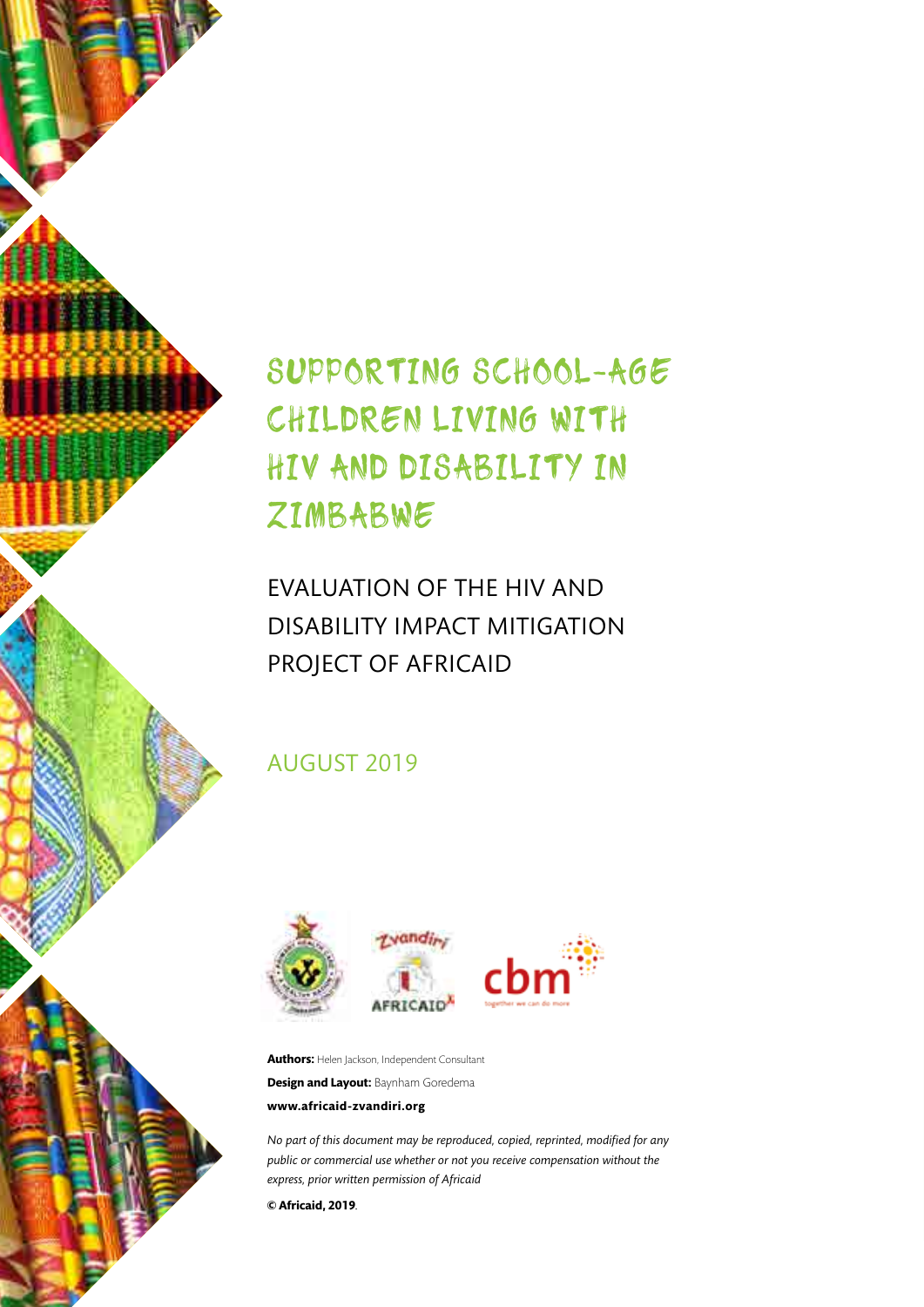#### Introduction

Antiretroviral treatment (ART) for children living with HIV initially lagged far behind that of treatment in adults, although the situation has improved significantly in recent years.<sup>i</sup> The prevalence of disability in children and young people living with HIV was also insufficiently recognised with, consequently, inadequate provision of medical, rehabilitative, educational and psychosocial support for those in need.<sup>ii iii</sup> The heightened risk for impairments in children with HIV arises from opportunistic infections such as frequent eye and ear infections affecting sight and hearing, infections impairing neurodevelopment, motor and breathing difficulties, stunting and other concerns. Some impairments arise from side effects of treatment, as well as from causes independent of HIV status, and further investigation is needed. That HIV positive children have significantly higher rates of impairment than HIV positive counterparts has, however, been clearly demonstrated.<sup>iv v</sup>

Early HIV diagnosis, and early detection, treatment and rehabilitation for impairments are essential to reduce the risk of infections and impairments becoming life-long disabilities<sup>1</sup> in a cohort already experiencing multiple other challenges from their HIV positive status<sup>vi</sup>. A multi-sectoral approach, with early detection and referral of children with impairments, can make an enormous difference to their self-esteem, agency, educational opportunities, and to their long-term quality of life.

The Zvandiri programme of Africaid, Zimbabwe, is an evidence-based, multi-component differentiated service delivery model for children, adolescents and young people living with HIV (CAYPLHIV) in Zimbabwe, that integrates peer-led, community interventions within national differentiated service delivery. Since 2004, Zvandiri has evolved from one support group in Harare into a comprehensive model, combining community- and clinic-based health services and psychosocial support for CAYPLHIV. Figure 1 shows the theory of change for the Zvandiri programme into which the HIV and disability project was integrated as an essential component.



Impairments are defined as developmental, motor, physical, sensory or mental problems that alter someone's ability to function in some way, risking the loss of social, educational, work and other roles and life chances, defined as handicaps. In this paper, the terms disability and impairment are used interchangeably.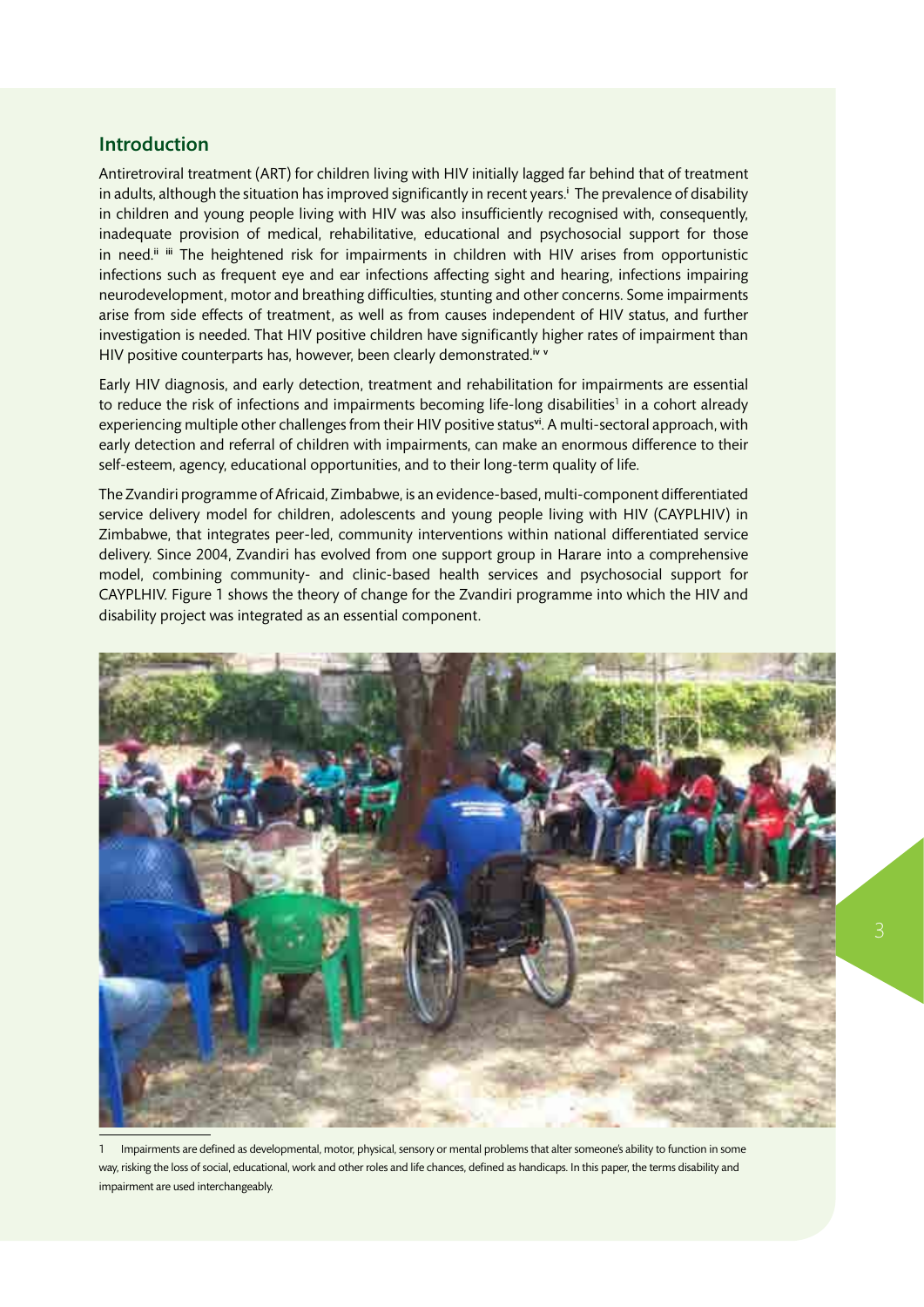# ZVANDIRI Theory of Change

## **Context**

Poverty **Orphaning Stigma** ART gap Food insecurity **Disability** Economic environment National / Global Policy

#### **Medium term** *(Indirect Influence)*

- Multi Sectoral awareness of needs of CAYPLHIV, including disability - ALHIV involvement in policy development - Integration of CAYLHIV in national training curricula - Integration of Zvandiri approaches within the national health, rehab and social services system

#### **Short term** *(direct influence)*

**Child:** improved engagement in he continuum of care; reduction in rates of virological failure and psychological distress, improved management of impairments

**Family:** Supportive home improvements

**Community:** Supportive environments, (reduced stigma, linkage to services)

**Services:** Enhanced DSD and multi-sectoral service delivery

#### **Programme Sphere of control**

Early diagnosis, early disclosure, early ART initiation, improved linkage and retention with treatment and care programs, improved adherence, early identification of impairments and referral, enhanced positive health, dignity and preventions, improved service delivery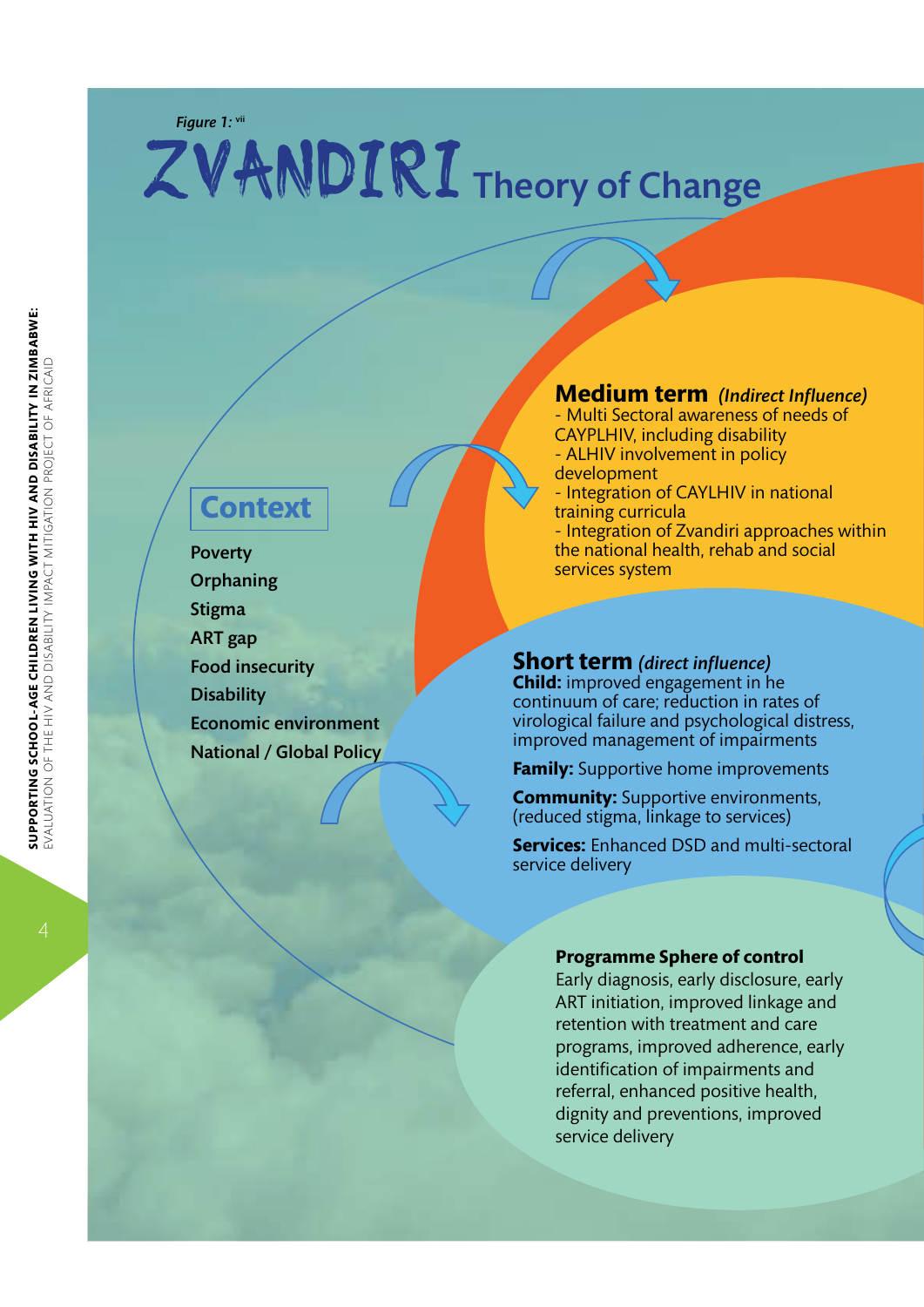#### **Long term** *(Lasting)*

Children adolescents and Young people living with HIV with full physical, social and mental well being

#### Possible indirect benefits

More child/ adolescent friendly policies Patients treated with more dignity and respect

#### Direct benefits

- Improved morbidity and mortality, sexual and reproductive health, psychological well-being (inc resilience, confidence, self esteem, self efficacy)
- Improved children's agency
- Improved children's agency
- Improved functioning
- Improved health care systems
- Improved socio-economic status
- Improved family communications/ parenting

#### **Outputs**

Support groups, CATS Teams, Disability CATS, Outreach Team, Zvandiri Centres, IEC materials, IGPs, Advocacy Teams, expert Trainers

#### Stakeholders Engagement

Children / adolescents with HIV and their families Peer Advisory Board Multi sectoral (health, rehab, social services, education)

#### Assumptions

Stakeholders acceptance of Zvandiri Functioning health system,, incl ART Functioning education and social services Resources and funding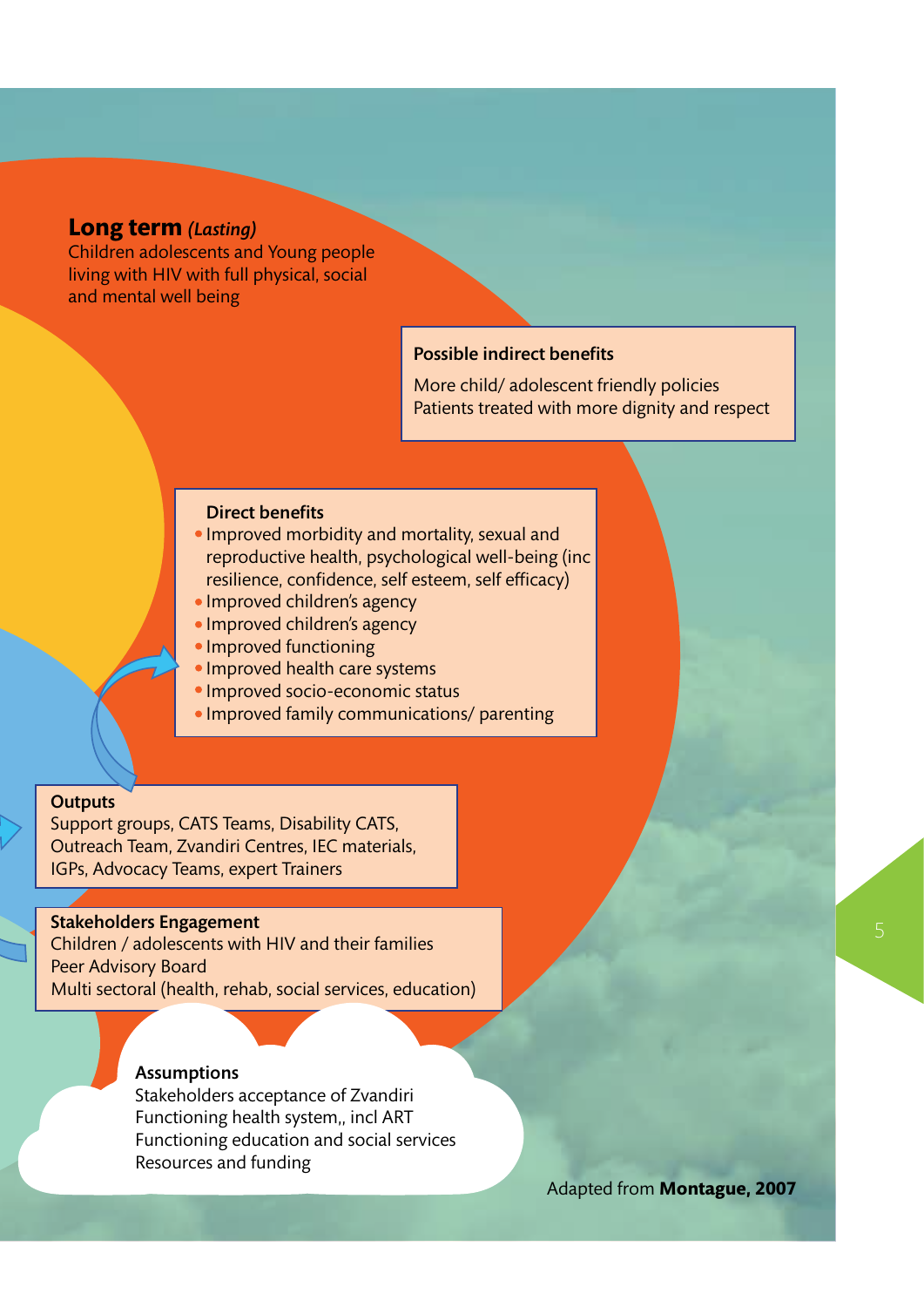Africaid phased expansion of the Zvandiri programme across Zimbabwe into 51 of 63 districts, reaching 43,856 CAYPHIV by October 2017.<sup>viii</sup> Research studies confirm improved uptake of HIV testing services, retention, viral suppression and psychosocial well-being among adolescents receiving Zvandiri services compared with adolescents receiving standard of care alone.<sup>ix x</sup> Taking the model to scale required a positive political environment, government leadership and coordination, standardisation of the model and making strategic choices. Particularly important were nesting the programme within existing services, and capacity strengthening of national, regional and local service providers working jointly with trained, mentored CAYPLHIV called community adolescent treatment supporters, or CATS. The CATS recorded that many CAYPLHIV had repeated infections and impairments, leading Africaid to establish the three-year Zimbabwe HIV and Disability Impact Mitigation Project in Harare in September 2015.<sup>2</sup> Seventeen CATS were recruited and trained, plus two staff members to implement the project. Project evaluation took place from 7th June to 10th July 2018.

#### The Zvandiri HIV and Disability Impact Mitigation Project

The project aimed to address the unmet health, rehabilitation, educational and psychosocial needs of HIV positive school age children (6-16 years) with impairments due to HIV or to other causes. The project also sought to address related family needs. Africaid operationalised the project jointly with the three government ministries (health, education and social welfare) and with various disabled peoples' organisations and civil society organisations (CSOs). The catchment area was 23 areas of Harare where the Zvandiri programme was fully operational.

The project had three intended outcomes: xii

**Outcome 1:** Improved access to health and rehabilitation for HIV positive children due to improved knowledge and skills of caregivers and health professionals and networking between HIV and disability services, leading to better physical and psychosocial well-being.

*Outcome 2:* Improved access and quality of education for children living with HIV as a result of improved knowledge and skills of educational and psychological professionals and caregivers about the learning needs of HIV positive children.

**Outcome 3:** Increased awareness of the rights of HIV positive children with disabilities in the target area, with new and strengthened policies and guidelines specific to HIV and disability in children.

The Ministry of Health and Child Care (MoHCC) health services provided medical and rehabilitative care, educational professionals within the Ministry of Primary and Secondary Education (MoPSE) were sensitised and trained on the learning needs of HIV positive children with disabilities, and social workers were sensitised and trained within the Department of Social Welfare (DSW) of the Ministry of Public Service, Labour and Social Welfare (MoPSLSW). CSOs focusing on disability provided technical guidance and other inputs such as subsidised assistive devices and were sensitised on the links between HIV and disability. Caregivers and other community members were also sensitised through self-help groups and other activities, with caregivers informed about rehabilitation and other services available in the community and in health including rehabilitation facilities. The CATS identified CAYPLHIV with recurrent infections and impairments in their catchment areas utilising a screening tool developed jointly with the MoHCC and other project partners. They made referrals for CAYPLHIV in need of services to the respective institutions, accompanied children to services, and provided support and guidance to children and their families, including holding support groups in the community and providing HIV and ART information, counselling and support.

6

<sup>2</sup> In partnership with Christian Blind Mission, main funding from the Big Lottery Fund, UK, and supplementary funding from UNICEF and Maruva Trust, Zimbabwe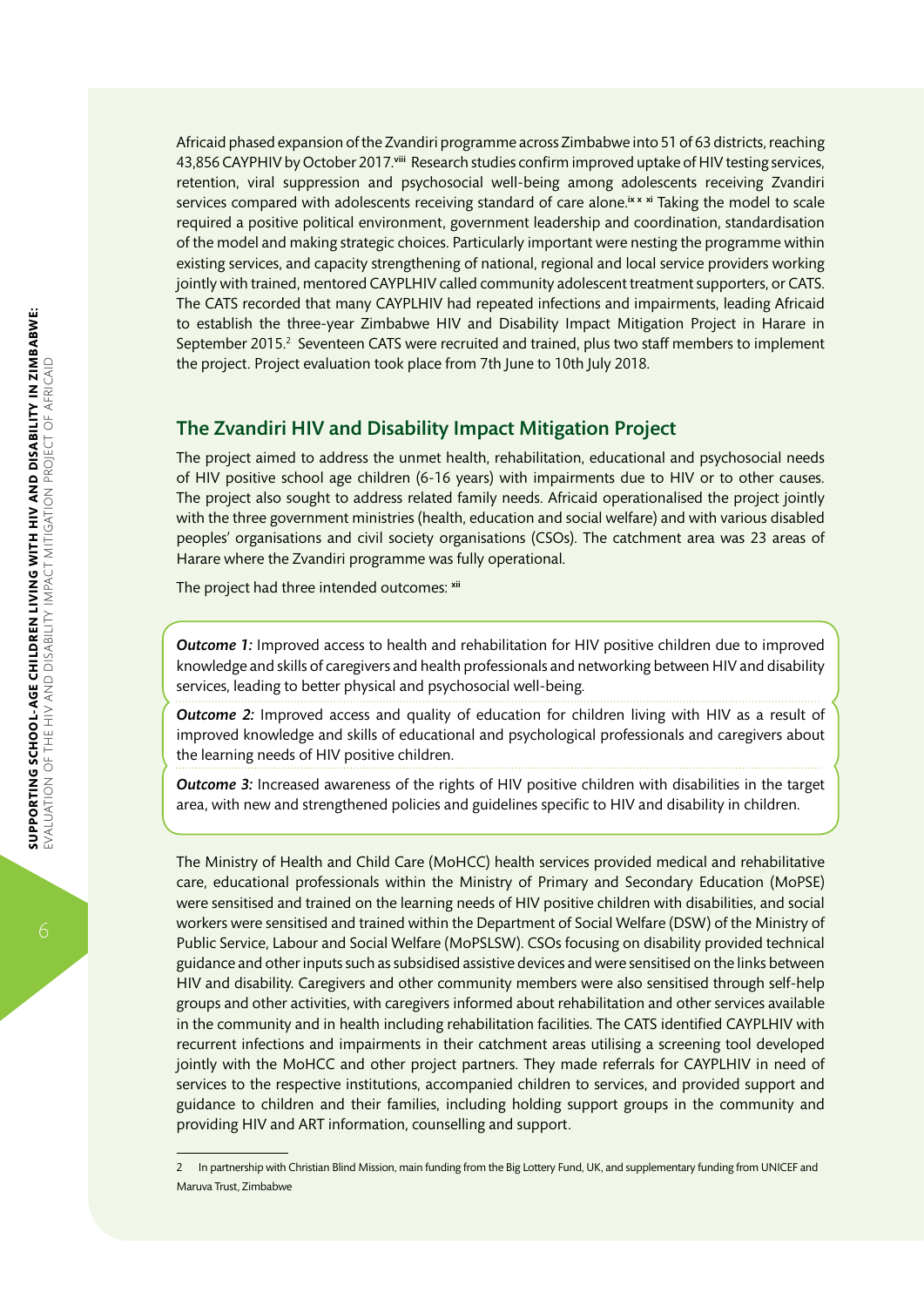#### *Figure 2: Zvandiri Service Delivery*



• Adherence monitoring and support • Tracing foss to follow up

• Identification of red flags and referral for services (HTS, ART. TB, SRHR, PMTCT, Mental health, disability, soctal protection) • Co-facilitation, of Community Adherence Refill Groups

**Methods** 

The evaluation involved both qualitative and quantitative data collection. This was achieved through semi-structured interviews with key stakeholders in two of the three ministries, CSO partners, lead rehabilitation unit staff, project and other Africaid staff; and focus group interviews (FGIs) with CATS and primary and secondary beneficiaries (children with HIV and impairments and caregivers). Site visits were made to rehabilitation departments at two hospitals, to one clinic, and to one home, and there was extensive document review. Key documents, in addition to published literature, included the project proposal and mid-term review, extensive in-house narrative and financial reports, the project's statistical data base, success stories, and review of a political analysis report.

Data from the various sources were triangulated and analysed to address the key questions of the evaluation and, from the findings, to draw conclusions, identify lessons learned, and to make recommendations. Limitations to the data are noted.

#### Results

The findings were highly positive with regards all main criteria of the evaluation. Screening of existing beneficiaries found that 56% had one or more impairments, a far higher proportion than anticipated. xiii Figure 3 indicates the relative frequency of different impairments in the cohort identified by CATS during the project.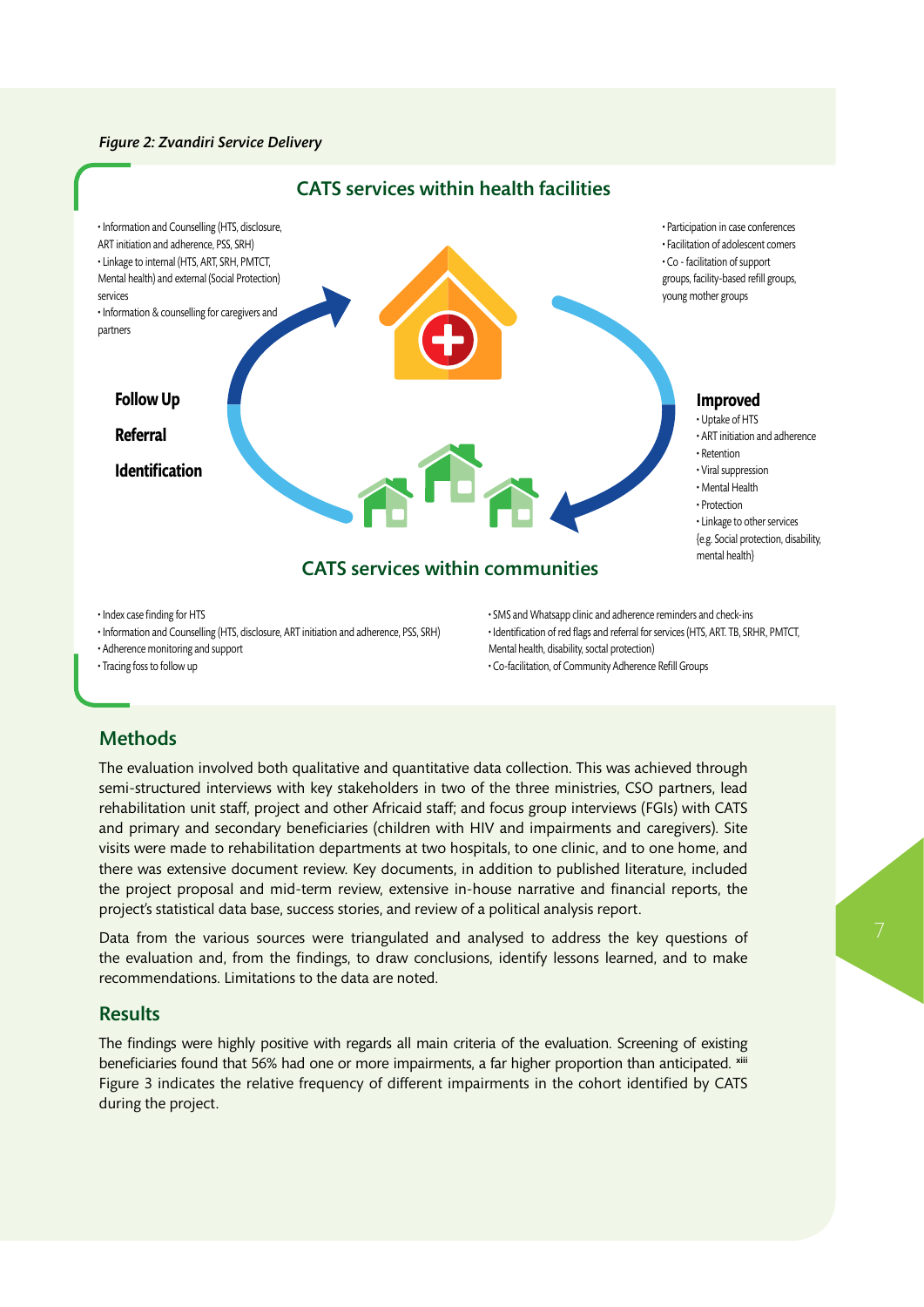The project exceeded all targets with respect to the number of children assessed, referred and assisted, particularly with respect to early identification of impairments and medical rehabilitation. It achieved the outcomes of: improving the health and rehabilitation of HIV positive children with impairments; improving their educational experience and achievements; and achieving greater awareness of their needs and rights and of the extent of the problem of HIV-related impairments. The latter should contribute to policy changes with particular reference to the Zimbabwe National AIDS Strategic Plan, ZNASP III, and the National AIDS Plan for Orphaned and Vulnerable Children, NAP-OVC II. Prior to the project, baseline information on the extent of impairments in children with HIV within Zvandiri was not available, although CATS had reported children with noticeable disabilities and these had been documented.

Table 1 summarises the findings against the main areas of the evaluation. These were relevance and appropriateness; coverage and effectiveness; efficiency; stakeholder inclusion, networking and partnerships; sustainability of results and contribution to policy change. Gender dynamics

#### Impairments identified



*Figure 3: Proportion of different impairments identified in children and adolescents living with HIV*

and human rights were also taken into account, and the potential for scale up. The evaluation found that almost all targets had been exceeded and that, where they remained behind, rapid catch up activities were in place that would continue after the end of the project. This particularly related to education and the involvement of the MoPSE.

| <b>FOCAL AREA</b>                                                                                                                                                                                                                                                                                                                                                                                                                                                                                                                                                                                                                                                                                                                                                                                                                                                                                                                                                                                                                                                                                                                                                          | <b>MAIN FINDINGS AND PROJECT RESULTS</b>                                                                                     |
|----------------------------------------------------------------------------------------------------------------------------------------------------------------------------------------------------------------------------------------------------------------------------------------------------------------------------------------------------------------------------------------------------------------------------------------------------------------------------------------------------------------------------------------------------------------------------------------------------------------------------------------------------------------------------------------------------------------------------------------------------------------------------------------------------------------------------------------------------------------------------------------------------------------------------------------------------------------------------------------------------------------------------------------------------------------------------------------------------------------------------------------------------------------------------|------------------------------------------------------------------------------------------------------------------------------|
| <b>Relevance/</b><br>appropriateness                                                                                                                                                                                                                                                                                                                                                                                                                                                                                                                                                                                                                                                                                                                                                                                                                                                                                                                                                                                                                                                                                                                                       | <b>Highly relevant and appropriate</b>                                                                                       |
| Addressed extensive unmet need: 56% of HIV positive children assessed were found to have impairments.                                                                                                                                                                                                                                                                                                                                                                                                                                                                                                                                                                                                                                                                                                                                                                                                                                                                                                                                                                                                                                                                      |                                                                                                                              |
| <b>Coverage</b>                                                                                                                                                                                                                                                                                                                                                                                                                                                                                                                                                                                                                                                                                                                                                                                                                                                                                                                                                                                                                                                                                                                                                            | <b>Most coverage targets exceeded</b>                                                                                        |
| Children screened for impairment: 1752 against target of 1000<br>Children referred for rehabilitation plan: 1287 against target of 500.758 received further management (medical<br>treatment, rehabilitation services, therapy, and/or assistive devices)<br>Health and rehabilitation professionals, peer counselors and caregivers trained on HIV and disability in children:<br>977 against target of 500<br>Educational professionals trained in HIV-related needs and disabilities: 332 against target of 350<br>Primary school-age children assessed for learning barriers: 396 against target of 500<br>Primary school-age children supported by the project showing improved educational outcomes: 364 against target<br>of 350<br># of schools better able to support children with diverse needs: 135 against target of 20<br>79% of primary school-age children with HIV identified with impairments were supported against target of 70%<br># of children participating in advocacy activities: 67 against target of 25<br># of participants attending stakeholder meetings: 100 against target of 50<br># of awareness-raising events: 42 against target of 5 |                                                                                                                              |
| <b>Effectiveness</b>                                                                                                                                                                                                                                                                                                                                                                                                                                                                                                                                                                                                                                                                                                                                                                                                                                                                                                                                                                                                                                                                                                                                                       | Highly effective regarding health and functional outcomes and<br>in reported improved school performance and quality of life |
| 86% of children on a rehabilitation plan reported improved functioning<br>85% of health and rehabilitation professionals, peer counsellors and caregivers demonstrated increased knowledge<br>and skill in HIV and disability services for children<br>95% of trained educational professionals demonstrated increased knowledge and skills in supporting children with                                                                                                                                                                                                                                                                                                                                                                                                                                                                                                                                                                                                                                                                                                                                                                                                    |                                                                                                                              |

#### *Table 1: Focal areas of evaluation and main findings and results*

HIV and disability 84% of primary school-age children supported by the project had improved educational outcomes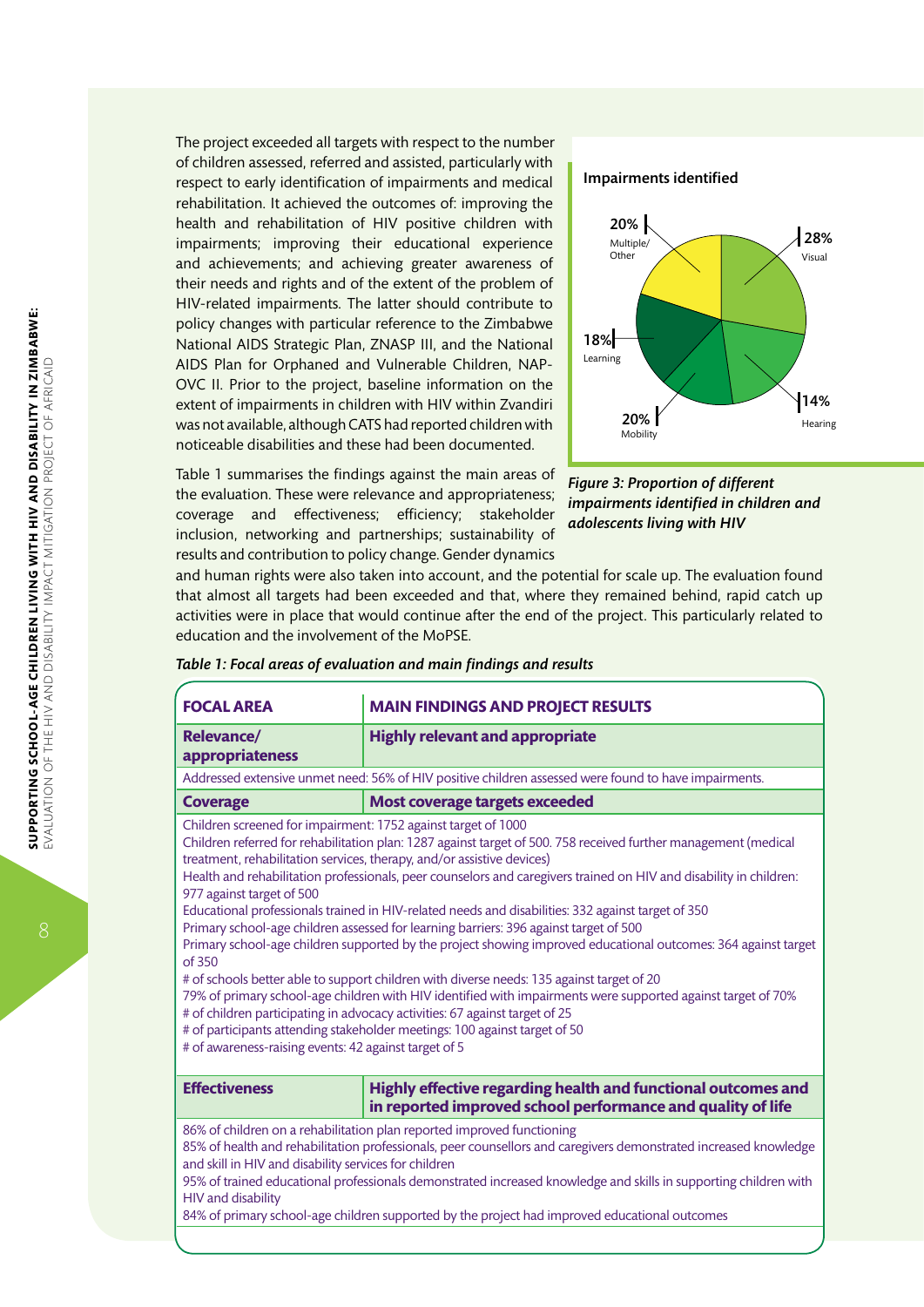| <b>FOCAL AREA</b>                                                                                                                                                                                                                                                                                                                                                                                                                                                                                                                                                                                          | <b>MAIN FINDINGS AND PROJECT RESULTS</b>                                                                                                      |  |
|------------------------------------------------------------------------------------------------------------------------------------------------------------------------------------------------------------------------------------------------------------------------------------------------------------------------------------------------------------------------------------------------------------------------------------------------------------------------------------------------------------------------------------------------------------------------------------------------------------|-----------------------------------------------------------------------------------------------------------------------------------------------|--|
| <b>Efficiency</b>                                                                                                                                                                                                                                                                                                                                                                                                                                                                                                                                                                                          | After initial delays, catch up was efficiently achieved in planned<br>activities                                                              |  |
| Delays occurred in the timing of interventions, particularly in the first year through funding delays. It also took time<br>to develop effective partner relationships, focal points, and coordinating structures. Subsequently, in all respects<br>(institutional structures, use of funds, project management and supervision, monitoring and evaluation) the project<br>was found to be efficient, with strong coordination and active partner engagement and full expenditure of funds.                                                                                                                |                                                                                                                                               |  |
| <b>Stakeholder inclusion</b>                                                                                                                                                                                                                                                                                                                                                                                                                                                                                                                                                                               | Highly inclusive of key stakeholders including primary and<br>secondary beneficiaries, ministries and relevant CSOs after the<br>design phase |  |
| Open discussion of issues and involvement in sensitisation and training workshops as needed. CATS and<br>beneficiaries led many advocacy activities, and CATS were central to all training and sensitisation workshops for<br>health care workers and non-health providers in the community.                                                                                                                                                                                                                                                                                                               |                                                                                                                                               |  |
| <b>Networks and</b>                                                                                                                                                                                                                                                                                                                                                                                                                                                                                                                                                                                        | <b>Effective and appropriate partnerships and coordination</b>                                                                                |  |
| partnerships                                                                                                                                                                                                                                                                                                                                                                                                                                                                                                                                                                                               | networks were developed                                                                                                                       |  |
| Strategic partnerships were developed with the three key Government ministries, (health and child care, primary<br>and secondary education, labour and social services), and also with civil society organisations involved in HIV and<br>disability work.                                                                                                                                                                                                                                                                                                                                                 |                                                                                                                                               |  |
| <b>Sustainability of results</b>                                                                                                                                                                                                                                                                                                                                                                                                                                                                                                                                                                           | Many factors leading to likely sustainability of results and of<br>project activities                                                         |  |
|                                                                                                                                                                                                                                                                                                                                                                                                                                                                                                                                                                                                            | Heightened awareness and close involvement of and ownership by the three ministries, with MoHCC in the lead,                                  |  |
| and focal points and coordination structures in place                                                                                                                                                                                                                                                                                                                                                                                                                                                                                                                                                      |                                                                                                                                               |  |
| Heightened awareness of the links between HIV and impairment among health, welfare and education staff, and<br>communities and families, through training workshops and sensitisation and communication activities, advocacy,<br>and support groups                                                                                                                                                                                                                                                                                                                                                        |                                                                                                                                               |  |
| Empowerment of all CATS to identify children with impairments throughout Zimbabwe and to make appropriate<br>early referrals and supportive follow up                                                                                                                                                                                                                                                                                                                                                                                                                                                      |                                                                                                                                               |  |
| Lasting benefits for the children with HIV and impairments, and their families, directly assisted by the project                                                                                                                                                                                                                                                                                                                                                                                                                                                                                           |                                                                                                                                               |  |
| Disability-orientated CSOs sensitised to consider HIV in their community assessments and support                                                                                                                                                                                                                                                                                                                                                                                                                                                                                                           |                                                                                                                                               |  |
| Development and sharing of simple impairment screening tools and of guidelines for future sensitisation<br>workshops, of braille guidance materials and other products                                                                                                                                                                                                                                                                                                                                                                                                                                     |                                                                                                                                               |  |
| 15 of 17 project CATS were to be absorbed into Zvandiri after the project ended, one as an intern                                                                                                                                                                                                                                                                                                                                                                                                                                                                                                          |                                                                                                                                               |  |
|                                                                                                                                                                                                                                                                                                                                                                                                                                                                                                                                                                                                            |                                                                                                                                               |  |
| <b>Contribution to legal</b><br>and policy change                                                                                                                                                                                                                                                                                                                                                                                                                                                                                                                                                          | Review of relevant legislation, policy, plans and programme<br>implementation                                                                 |  |
| The review found that, although many acts and policies are in place that can benefit HIV positive children and<br>adolescents, they are uncoordinated and sometimes discrepant, and need revision. The project thus drew<br>attention to the need for legal and policy change to benefit the under-served cohort of HIV positive children with<br>impairments and raised awareness among policy makers and programmers at national, district and community<br>level. However, it did not achieve the aim of mainstreaming disability within national HIV plans within the three-<br>year project duration. |                                                                                                                                               |  |
| <b>Gender and human</b><br>rights                                                                                                                                                                                                                                                                                                                                                                                                                                                                                                                                                                          | Not specifically gendered, but realisation of human rights was<br>integral                                                                    |  |
| More girls were reached than boys (977 to 775), with the widest discrepancy in the age range 10-14 years (405<br>girls to 260 boys), perhaps a chance finding. Service provision was proportionately similar between the sexes. CATS<br>included 12 girls to 5 boys as more girls applied. Male and female CATS screened both sexes within their catchment<br>areas and community support groups were not differentiated by sex.                                                                                                                                                                           |                                                                                                                                               |  |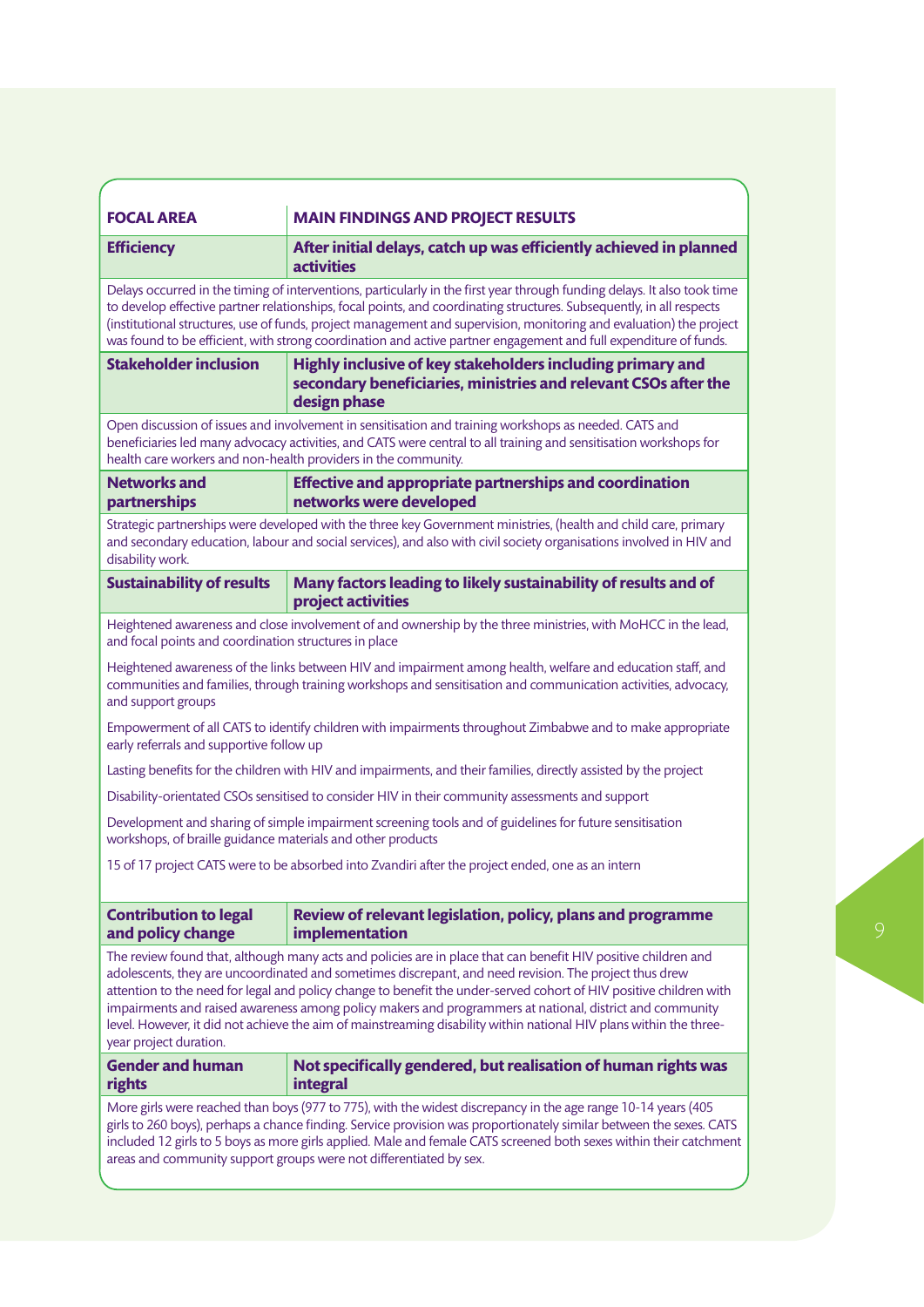

*'I learned counselling skills and how to empower children to support others regardless of HIV or disability'*

*'I learned that being disabled, people can do things in life, and (the project) changed my attitude to people with disabilities';* 



Clint

*'I learned the ability to love other children living with HIV and disability, and felt satisfaction from their trust that is even higher than for* 

They will carry this learning and their positive attitudes into the future and have shared their learning with other Zvandiri CATS.

Despite the significant outcomes of the project, a number of constraints unforeseen in the design phase arose during implementation: the full extent of disability among children living with HIV had not been realised, and the depth of poverty impeding uptake of services; limitations in the coordination between ministries, although this improved, and the importance of bringing all stakeholders on board during project design. Also, it took time to convince health staff less familiar with the work of CATS that they had the capacity to undertake effective screening for infections and impairments that could lead to disability.

Considerable financial constraints face many families and also the various services. High turnover of service staff could threaten the sustainability of results and ongoing training, mentoring and quality assurance are needed. During the project, however, rehabilitation staff commented that they were able to meet the greatly increased demand arising from the project. Insufficiently staffed to undertake outreach activities themselves, they fully appreciated the role of the CATS, particularly in increased referral of adolescents.

Assistive devices were also of serious concern. The Department of Social Welfare is tasked with providing them on client referral from the MoHCC, but lacks the resources to meet the demand. During the project, donors and CSOs stepped in to provide devices at reduced cost or free for impoverished families, and managed to address the immediate needs of almost all project beneficiaries. However, maintaining the devices and providing further affordable devices will remain a challenge.

Numerous other challenges faced the majority of families in meeting basic needs for all their children, including those with HIV and impairments. CATS assisted with practical support in various ways (e.g.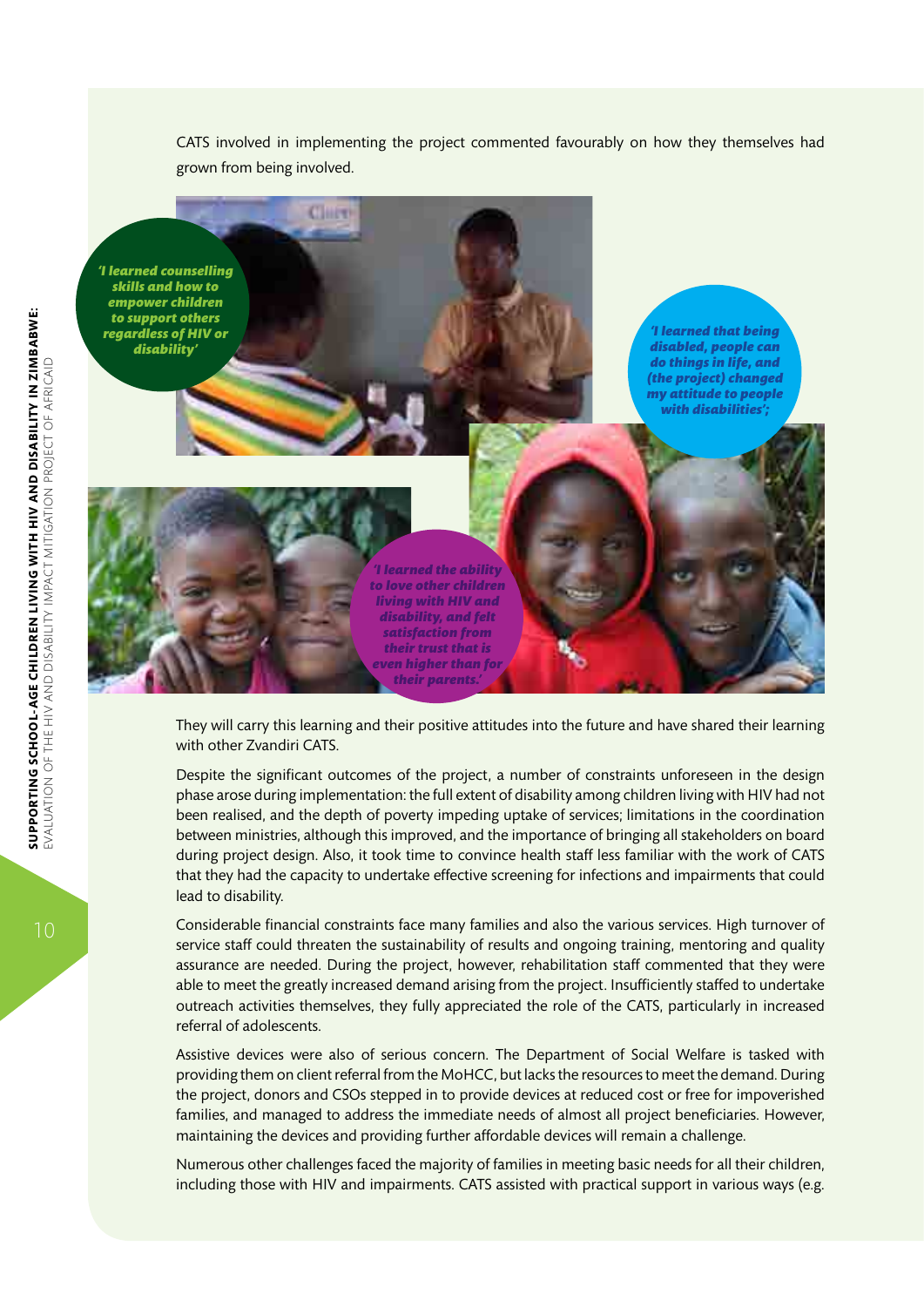to obtain birth certificates so that the children could attend school, or with transport to services). They also referred those in greatest need to the government Basic Education Assistance Module (BEAM) programme and to other support services, although the extent of assistance was not assessed.

#### **Discussion**

The early treatment of infections and identification and response to impairments to avert disability should be advocated as a rights-focused, cost-effective and feasible way forward, even in resourceconstrained environments. As differentiated service delivery models are scaled up to respond to the specific needs of individual CAYPLHIV, now is the time to ensure that services are responsive to those with disability. The utilisation of peers, in the form of trained CATS, has demonstrated an effective model for sustainable scale up and integration of support for HIV positive children with impairments with HIV-related treatment, although various constraints remain. Poverty will continue to be a serious barrier to ongoing service utilisation even when the services are available and, in the impoverished economic environment of Zimbabwe, a risk is that rapidly scaled up screening may incur extensive unmet demand. Advocacy for increased entitlement and exploring different options for the necessary support are essential. Nonetheless, early diagnosis and treatment is a human-rights based as well as a potentially cost-effective strategy long term.

Further review over time will prove the extent to which the gains are sustainable and scalable, but several integral factors suggest the potential for both. Central is that the Zvandiri model, with CATS leading the intervention on the ground, has already demonstrated scalability and sustainability within the overall WHO framework and criteria for scale upxiv.

Critical also is the enabling environment generated by the relationships built with and between the relevant ministries, CSOs and other partners, and hence national ownership and institutionalisation of the Zvandiri programme with the additional focus on disability.

A number of general recommendations can be drawn. It would be beneficial to identify children with impairments as young as possible and also to raise the age limit of screening, as many young people with HIV will not have been reached with impairment-related services in the past. For long-term results, the link between HIV and disability should be routinely included in training curricular for health and social workers, education professionals, and community workers including community rehabilitation workers. Collaboration and learning between the various ministries and departments, and with disability- and HIV-related organisations and wider community-based services and structures needs to be strengthened and sustained, with strong community and family engagement.

Further efforts are also needed in relation to the education system, to bring gatekeepers such as school heads on board and to allow CATS to provide sensitisation and awareness sessions within pre-school, schools and colleges for staff and students regarding both HIV and disability. Integrating modules on HIV and disability into the MoPSE curricula would also be of benefit.

#### Key Lessons Learned

A number of key lessons were learned from the project evaluation that are of relevance to further scale up and adaptation of the project both within Zimbabwe and in other settings implementing the Zvandiri model or similar peer-led programmes.

- 1. The extent to which HIV is linked with disability in CAYPLHIV is high and has been underestimated. Active identification in the community and referral of CAYPLHIV with recurrent infections and impairments contributes to the prevention of disabilities through increased service access at an early stage.
- 2. Engaging trained CAYPLHIV, the CATS, is an effective strategy to identify, refer, support and motivate beneficiaries (children and caregivers) to seek early treatment for infections and to access both HIV- and disability-related services, as well as for ART adherence.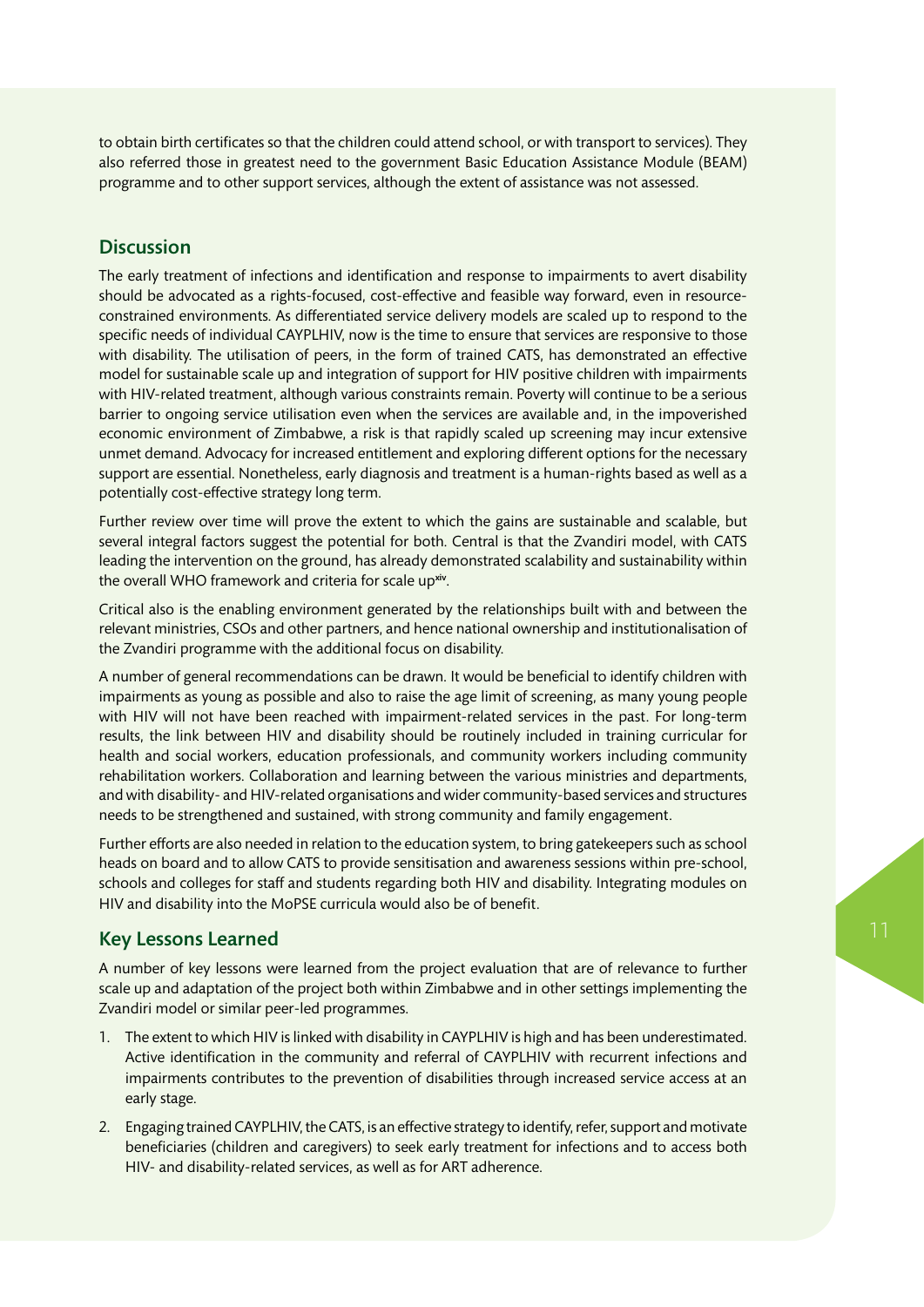- 3. Nesting the programme in existing and collaborating health, education and welfare services raises the potential for long-term sustainability and the acceptance of trained CAYPLHIV as valuable contributing partners. It also sensitises health providers when providing ART to explore wider needs than ART adherence alone.
- 4. Differentiated service models for CAYPLHIV that seek to tailor service delivery to the specific needs of sub-populations of people living with HIV should integrate disability.
- 5. Early detection in the community and intervention are feasible and cost effective to treat infections and reduce impairments that may lead to long-term disabilities and handicaps. They assist school participation and learning, reduce stigma and discrimination, and build self-esteem, confidence and agency.
- 6. Poverty remains an overwhelming problem even with the support provided, and mechanisms to assist families need strengthening, including acquiring and maintaining assistive devices and continuing long-term therapy where required.

#### Limitations

A main limitation to the evaluation was the tight time frame, restricting the number of interviews, focus groups, site and home visits. This limited direct assessment of the quality of outcomes regarding strengthened capacity of all service providers and primary and secondary beneficiaries, and how effective the training had been (Outcome 2). However, review of reports, interviews with other key informants in disability-related organisations and the MoHCC and MoPSLSW, and focus group interviews provided information on the reported benefits of training, social welfare and on the involvement of the education ministry. More in depth quality assurance is needed, especially regarding benefits within the education system. This will require quality assurance undertaken by the ministry itself.

It was also too soon to know the extent to which the review of legislation and policy would contribute to Outcome 3. This, as well as the longer-term influence and benefits of training and sensitisation, should be followed up.

#### Conclusions

The project has added to the evidence base of the considerable extent to which children with HIV are at risk for impairments and has shown clear benefits from early identification of impairments, referral and intervention that prevents or reduces the extent of long-term disability. Benefits were seen regarding health, rehabilitation, school participation and learning, stigma reduction, and increased well-being. The project has demonstrated that it is feasible, even in a resource constrained setting, to reach high numbers of children with HIV and impairments in the community and to link them effectively with institutional services. The active involvement of disability-trained CATS within an existing model of differentiated service delivery for CAYPLHIV has demonstrated that this cadre is capable of adding the dimension of disability to their wide-ranging leadership roles regarding HIV and treatment adherence, community and family support. The project has also demonstrated that, through proven results and strong stakeholder inclusion of the relevant ministries and disability-related CSOs, it is possible to gain their trust and support for CATS as a valued part of the overall, integrated response. CATS ensure that the perceptions, needs and values of youth themselves remain at the forefront throughout.

Adding the dimension of programming for HIV positive children with impairments is an urgent and important additional benefit that should be implemented much more widely within and beyond Zimbabwe. The model presented might also be usefully linked with community rehabilitation services for children with disability more broadly, beyond the focus on HIV-related disability, and this should be further explored.